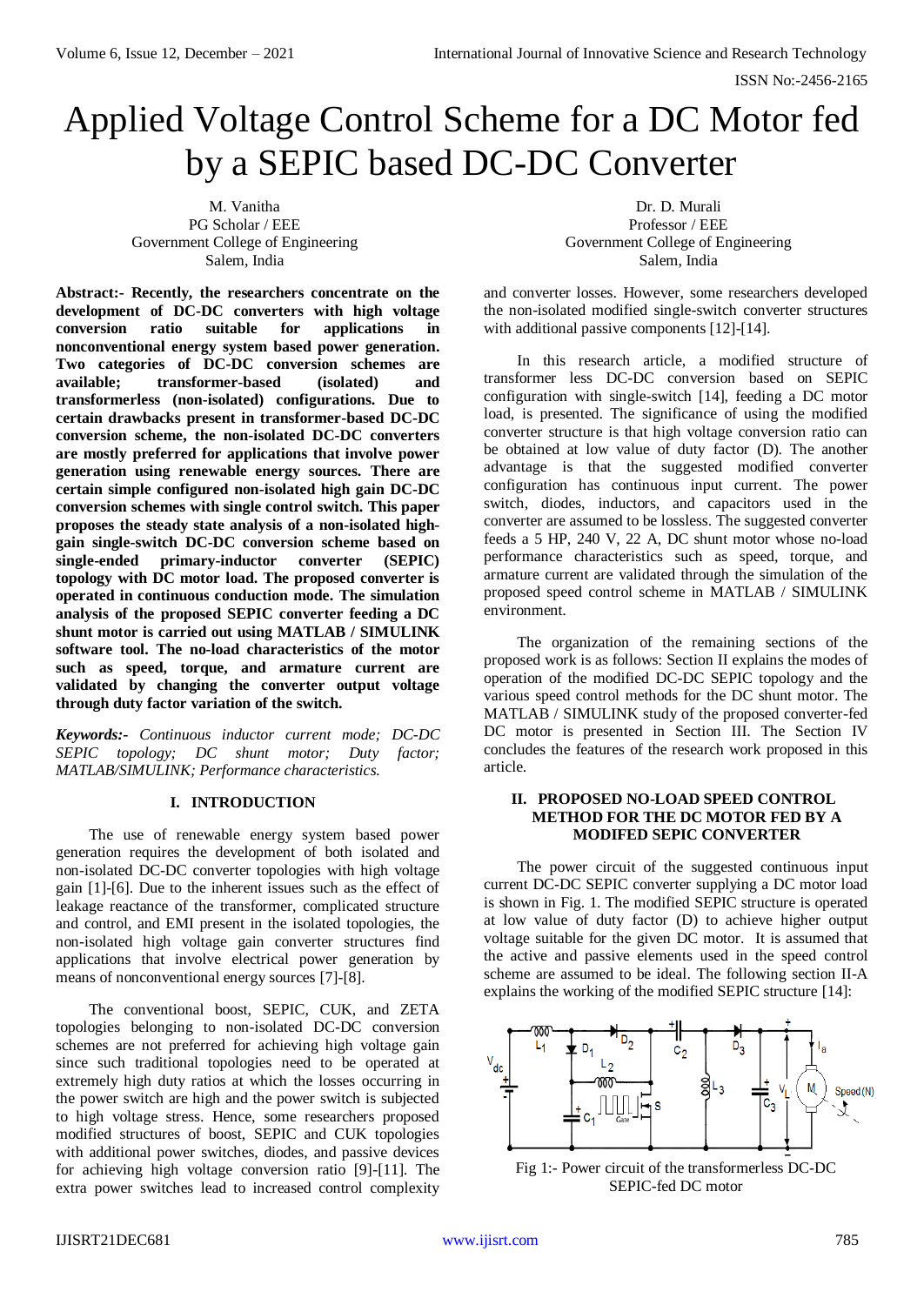## ISSN No:-2456-2165

# *A. Operation of the modified SEPIC topology*

The mode-I operation of the converter occurs between the time interval  $t_0$  and  $t_1$ . During this period, a gate pulse is applied to the power switch S (MOSFET) to trigger it into conduction as shown in Fig. 1. The diode  $D_1$  acts as short circuit due to forward-bias and the diodes  $D_2$  and  $D_3$  act as open circuit due to reverse-bias. The inductor  $L_1$  gets charged to the supply voltage  $V_{dc}$ . The capacitors  $C_1$  and  $C_2$  charge the inductors  $L_2$  and  $L_3$  respectively. The load-side capacitor  $C_3$  supplies the armature current  $(I_a)$  of the motor. The fundamental volt-second balance concept is applied for the three identical inductors in order to obtain the inductor voltage equations [14].

The mode-II operation of the converter occurs between the time interval  $t_1$  and  $t_2$ . During this period, the power switch S is in non-conducting state and the diode  $D_2$  too is not conducting. The diodes  $D_1$  and  $D_3$  act as short circuit due to forward-bias. The inductor  $L_1$  discharges and charges the capacitor  $C_1$ . The capacitor  $C_2$  gets charged by the capacitor  $C_1$  along with the inductor  $L_2$ . The passive elements  $C_1$  and  $L_2$ supply the load current  $(I_a)$ . The inductor  $L_3$  also discharges through the load. The voltage equations for the three identical inductors are governed by the volt-second balance principle [14]. The input-output relationship for the modified continuous input current DC-DC SEPIC topology is obtained as [14]:

$$
G = \frac{V_L}{V_{dc}} = \frac{D}{(1 - D)^2}
$$
 (1)

where, G – Voltage gain of the modified SEPIC topology;  $V_{dc}$  – DC source voltage to the SEPIC;  $V_{L}$  – DC output voltage of the SEPIC;  $D - Duty$  factor of the power switch S.

### *B. Speed control schemes of the DC motor*

The speed (N) of a DC motor is expressed by the following equation [15]:

$$
N = \frac{(V - I_a R_a)}{Z\phi} \left(\frac{A}{P}\right) = K \frac{(V - I_a R_a)}{\phi} \tag{2}
$$

Thus, the three factors such as flux/pole  $(\Phi)$ , armature resistance  $(R_a)$ , and the applied armature voltage  $(V)$ 

influence the speed control of a DC motor. In field-flux  $(\Phi)$ control method, the speed can be decreased by increasing the field-flux and vice versa. This method has the advantage that the speed can be varied above the rated value. But, there is a limitation to the maximum speed obtainable. The armature circuit resistance  $(R_a)$  and hence the armature voltage of the motor can be varied by means of a variable rheostat to control the motor speed below the rated value. In this method, the motor speed is approximately proportional to the armature voltage. This method has the disadvantage that the higher amount of power wastage in the variable rheostat leads to decreased motor efficiency.

In this work, the armature voltage control method is used for the speed control of the DC motor fed by the modified DC-DC SEPIC topology. The DC shunt motor is operated with no mechanical load at its shaft. The field current of the motor is kept constant. The desired value of armature voltage  $(V_L)$  is obtained by varying the input voltage  $(V_{dc})$  for a fixed value of the duty factor (D). Accordingly, the speed control of the motor can be achieved. Thus, the duty factor (D) can be varied in order to obtain the variable speed for the different values of armature voltage  $(V<sub>L</sub>)$ .

## **III. MATLAB / SIMULINK STUDY OF THE CONVERTER-FED DC MOTOR AND THE RESULTS**

The MATLAB / SIMULINK model of the suggested speed control scheme of DC-DC SEPIC converter-fed DC shunt motor model is shown in Fig. 2. The DC shunt motor is operated under no-load condition. The Sim Power System library is used to obtain the circuit components. Table I and Table II list the simulation model parameters and the specifications of the proposed speed control scheme of the DC motor. The 'ode 45' solver, a graphical user interface (GUI), and the sampling period  $T_s = 4e^{-0.05}$  s are used for the simulation. The MOSFET switch S is triggered into conduction by applying a gate pulse as shown in Fig. 3. The waveforms of the converter input voltage  $(V_{dc})$ , output voltage (V<sub>L</sub>), and output current ( $I_L = I_a$ ) are depicted in Fig. 4, Fig. 5, and Fig. 6 respectively for the duty factor  $D = 0.59$ . The Fig. 7, Fig. 8, and Fig. 9 show respectively the field current  $(I_f)$ , speed  $(N)$ , and torque  $(T_e)$  characteristics of the motor.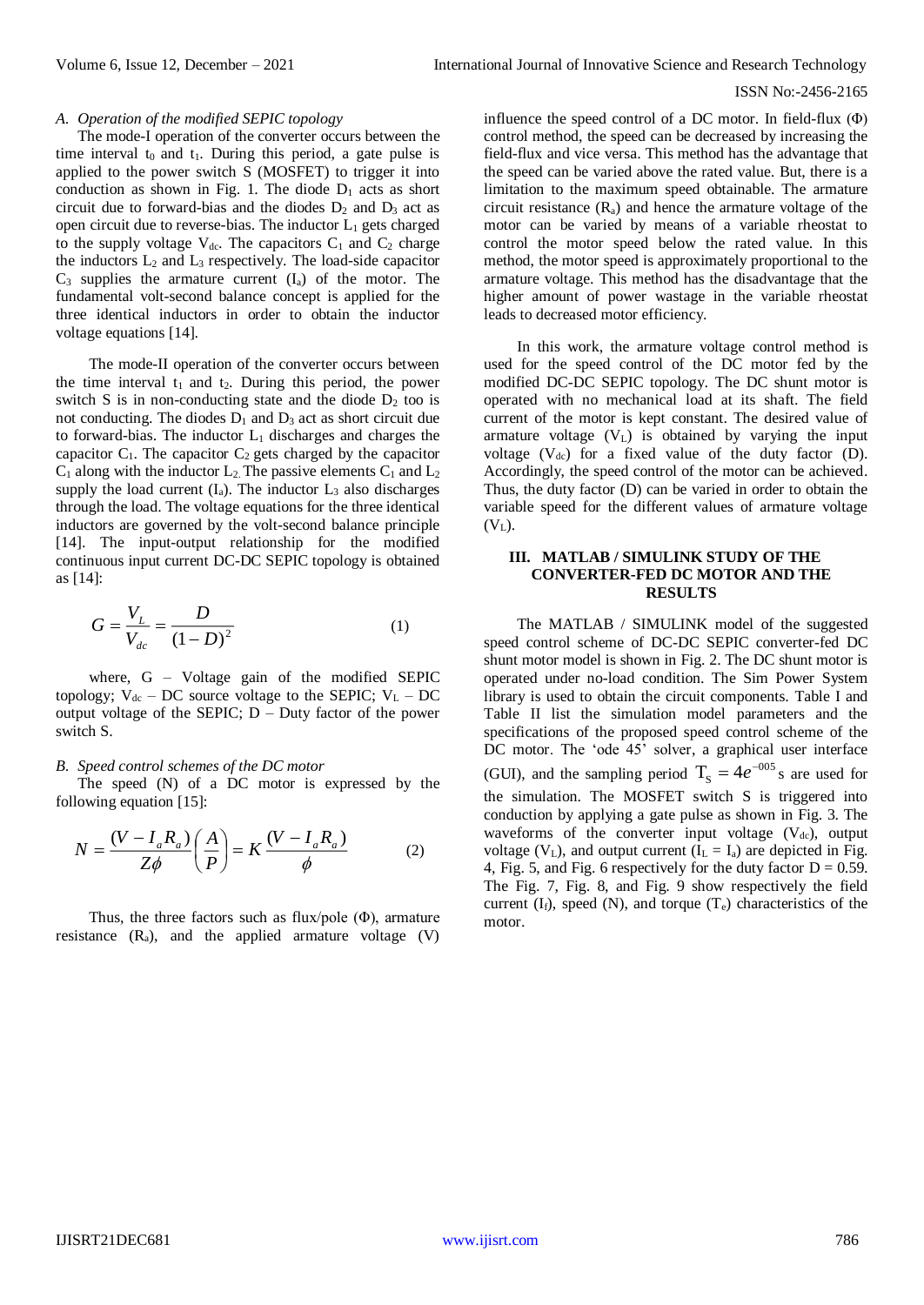ISSN No:-2456-2165





| Circuit components               | Values                  |
|----------------------------------|-------------------------|
| Inductors $(L_1, L_2, L_3)$      | 1mH each                |
| Capacitors $(C_1, C_2, C_3)$     | $220 \mu F$ each        |
| Armature Resistance $(R_a)$      | $\overline{1}$ $\Omega$ |
| Duty ratio $(D)$ of the switch S | 0.59                    |

Table 1: Parameters used in MATLAB / SIMULINK model of the proposed DC motor speed control scheme

| Specifications                       | Values   |
|--------------------------------------|----------|
| Converter source voltage $(V_{dc})$  | 70 V     |
| Output DC voltage $(V_L)$            | 246 V    |
| Switching frequency $(f_s)$          | $50$ kHz |
| DC shunt motor of 5 HP power rating: |          |
| Armature winding: 240 V, 22 A        |          |
| Field winding: 300 V, 1 A            |          |
| Speed: 1750 rpm                      |          |

Table 2: Requirements of the proposed DC motor speed control scheme



Fig 3:- Gate pulse waveform for the MOSFET switch (S)



Fig 4: Input DC voltage waveform  $(V_{dc})$  of the SEPIC topology



Fig 5: Output voltage waveform  $(V_L)$  of the SEPIC topology for duty factor  $D = 0.59$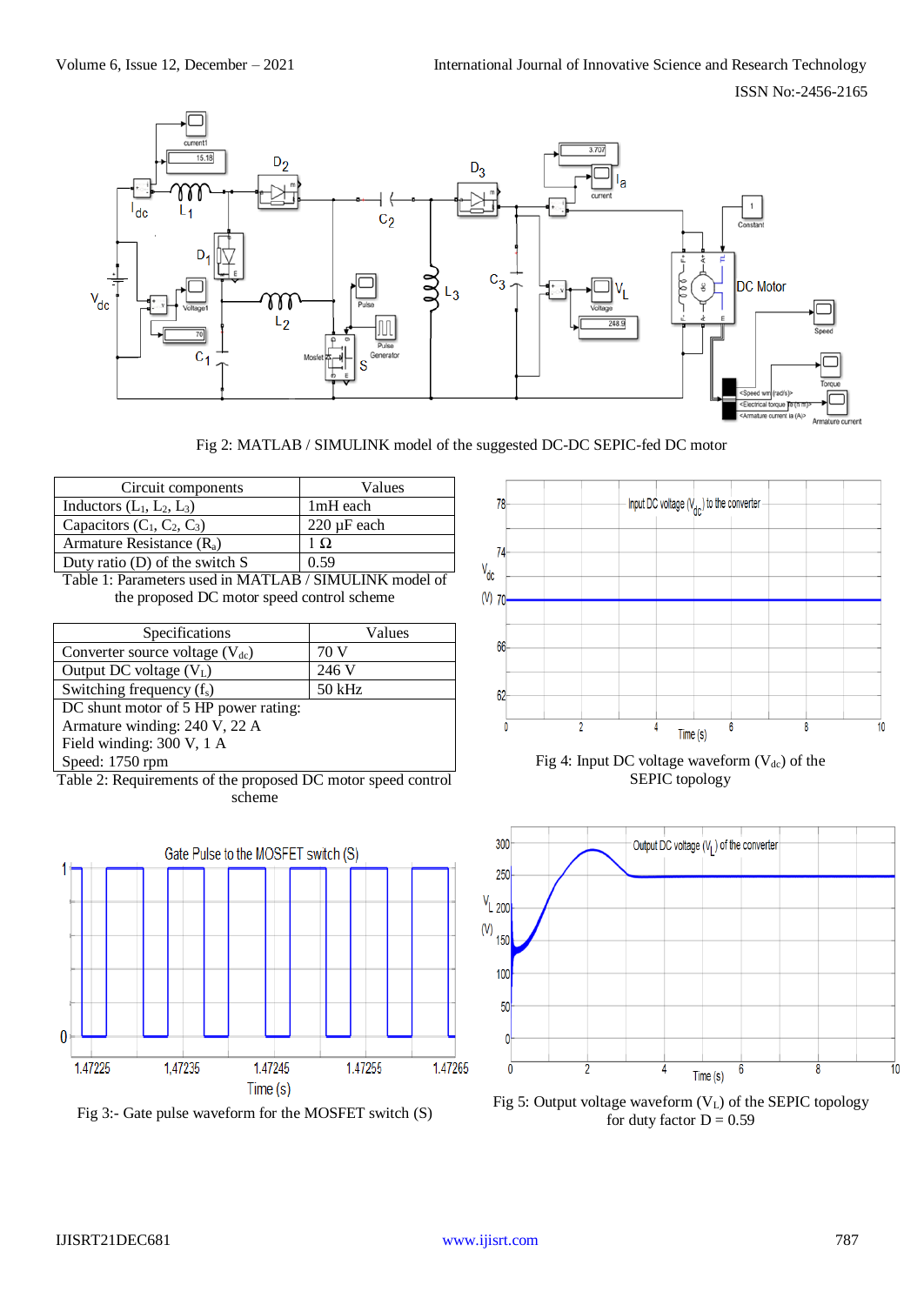

Fig 6: Armature current waveform  $(I_L = I_a)$  of the SEPIC topology for duty factor  $D = 0.59$ 



Fig 7: Field current  $(I_f)$  variation of the DC motor



Fig 8: Speed (N) variation of the DC motor



Fig 9: Torque (Te) variation of the DC motor

### **IV. CONCLUSION**

This paper presents the no-load speed control scheme of a DC shunt motor fed by a transformerless modified DC-DC SEPIC topology. The speed control of the DC motor is achieved by the duty factor (D) variation based applied armature voltage control scheme. The motor speed is approximately proportional to the applied armature voltage. The performance of the proposed SEPIC-fed DC motor speed control scheme is validated through MATLAB/SIMULINK study. The no-load characteristics of the motor are obtained. The advantages of the suggested SEPIC-fed DC motor speed control scheme include: (i). In the single-switch converter configuration, the power switch S is made to conduct by applying the conventional Pulse Width Modulated signal. (ii). The switching and conduction losses of the switch are low, thereby improving the converter efficiency. (iii). The single control switch is subjected to low voltage-current stress. (iv). The converter has continuous input current. (v). Moreover, the low duty factor ( $D = 0.59$ ) itself is enough to produce the sufficient armature voltage for the DC motor.

## **REFERENCES**

- [1] F. L. Tofoli, D. d. C. Pereira, W. J. de Paula, and D. D. S. Oliveira Junior, "Survey on non-isolated high-voltage stepup dc-dc topologies based on the boost converter," IET Power Electronics, Vol. 8, No. 10, pp. 2044-2057, 2015.
- [2] A. Chub, D. Vinnikov, F. Blaabjerg, and F. Z. Peng, "A review of galvanically isolated impedance-source DC-DC converters," IEEE Transactions on Power Electronics, Vol. 31, No. 4, pp. 2808-2828, 2016.
- [3] W. Li and X. He, "Review of nonisolated high-step-up dc/dc converters in photovoltaic grid-connected applications," IEEE Transactions on Industrial Electronics, Vol. 58, No. 4, pp. 1239–1250, 2011.
- [4] H. Liu, H. Hu, H. Wu, Y. Xing, and Issa Batarseh, "Overview of high-step-up coupled-inductor boost converters," IEEE Journal of Emerging and Selected Topics in Power Electronics, Vol. 4, No. 2, pp. 689-704, 2016.
- [5] M. R. Banaei and H. A. F. Bonab, "A high efficiency nonisolated buck-boost converter based on ZETA converter," IEEE Transactions on Industrial Electronics, Vol. 67, No. 3, pp. 1991-1998, 2020.
- [6] A. Sowmya and D. Murali, "A high voltage gain step-up resonant DC-DC converter topology with reduced switch count," International Journal for Modern Trends in Science and Technology, Vol. 5, No. 12, pp. 26-31, 2019.
- S. Saravanan and N. Ramesh Babu, "A modified high stepup non-isolated DC-DC converter for PV application,